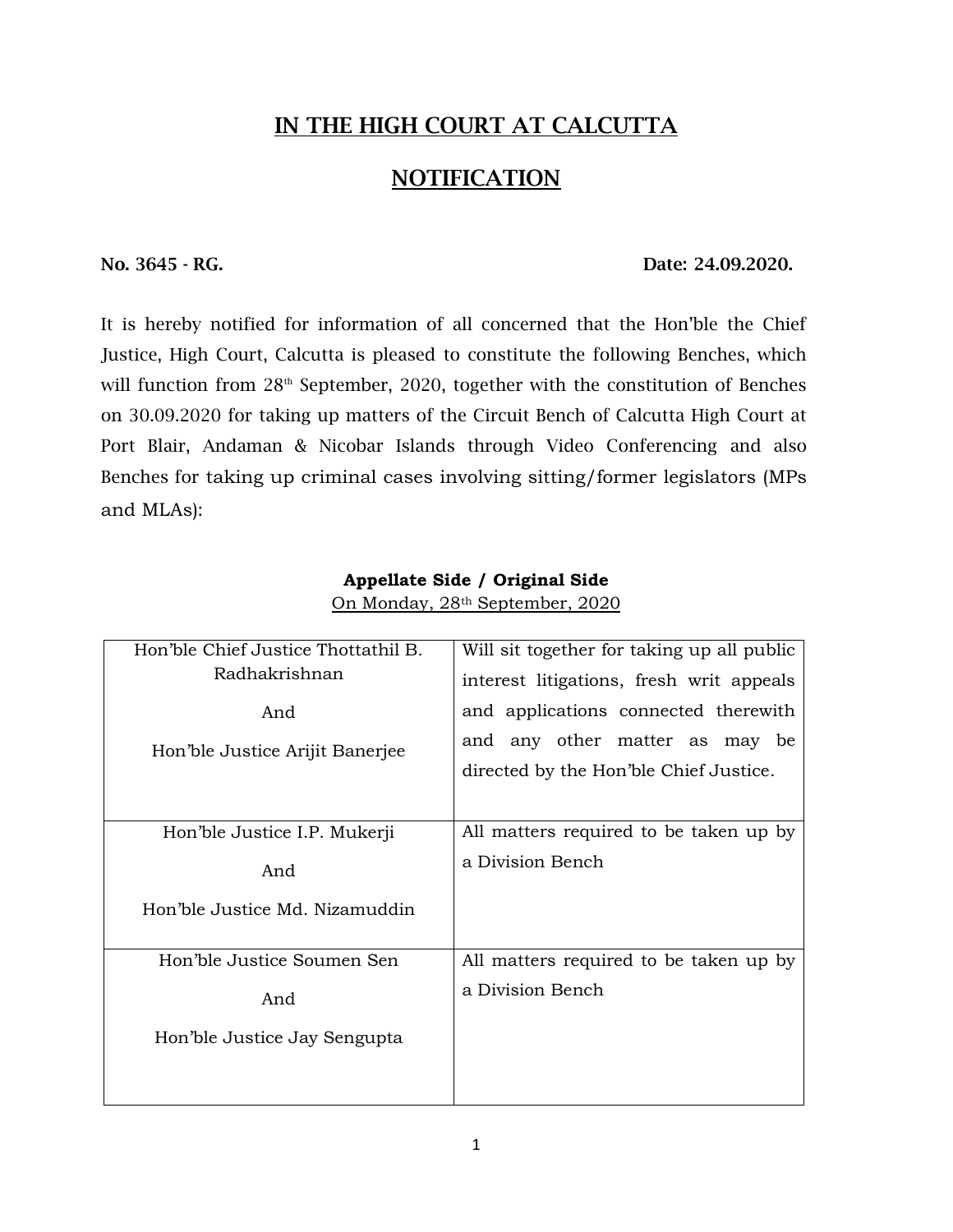| Hon'ble Justice Joymalya Bagchi      | All matters required to be taken up by    |
|--------------------------------------|-------------------------------------------|
| And                                  | a Division Bench                          |
| Hon'ble Justice Kausik Chanda        |                                           |
| Hon'ble JusticeTapabrata Chakraborty | All writ matters required to be taken up  |
|                                      | by a Judge sitting singly.                |
|                                      |                                           |
| Hon'ble Justice Debangsu Basak       | All writ matters required to be taken up  |
|                                      | by a Judge sitting singly.                |
|                                      |                                           |
| Hon'ble Justice Ashis Kumar          | A11<br>of Original Side<br>matters<br>and |
| Chakraborty                          | Appellate Side required to be taken up    |
|                                      | by a Judge sitting singly, except writ    |
|                                      | petitions.                                |
|                                      |                                           |
| Hon'ble Justice Subhasis Dasgupta    | All criminal matters to be taken up by    |
|                                      | a Judge sitting singly other than writ    |
|                                      | matters.                                  |
|                                      |                                           |
|                                      |                                           |

#### **Appellate Side / Original Side (Through Video Conference) From Chamber / Residence**

On Monday, 28th September, 2020

| All writ matters required to be taken up |
|------------------------------------------|
| by a Judge sitting singly.               |
|                                          |
| All writ matters required to be taken up |
| by a Judge sitting singly.               |
|                                          |
|                                          |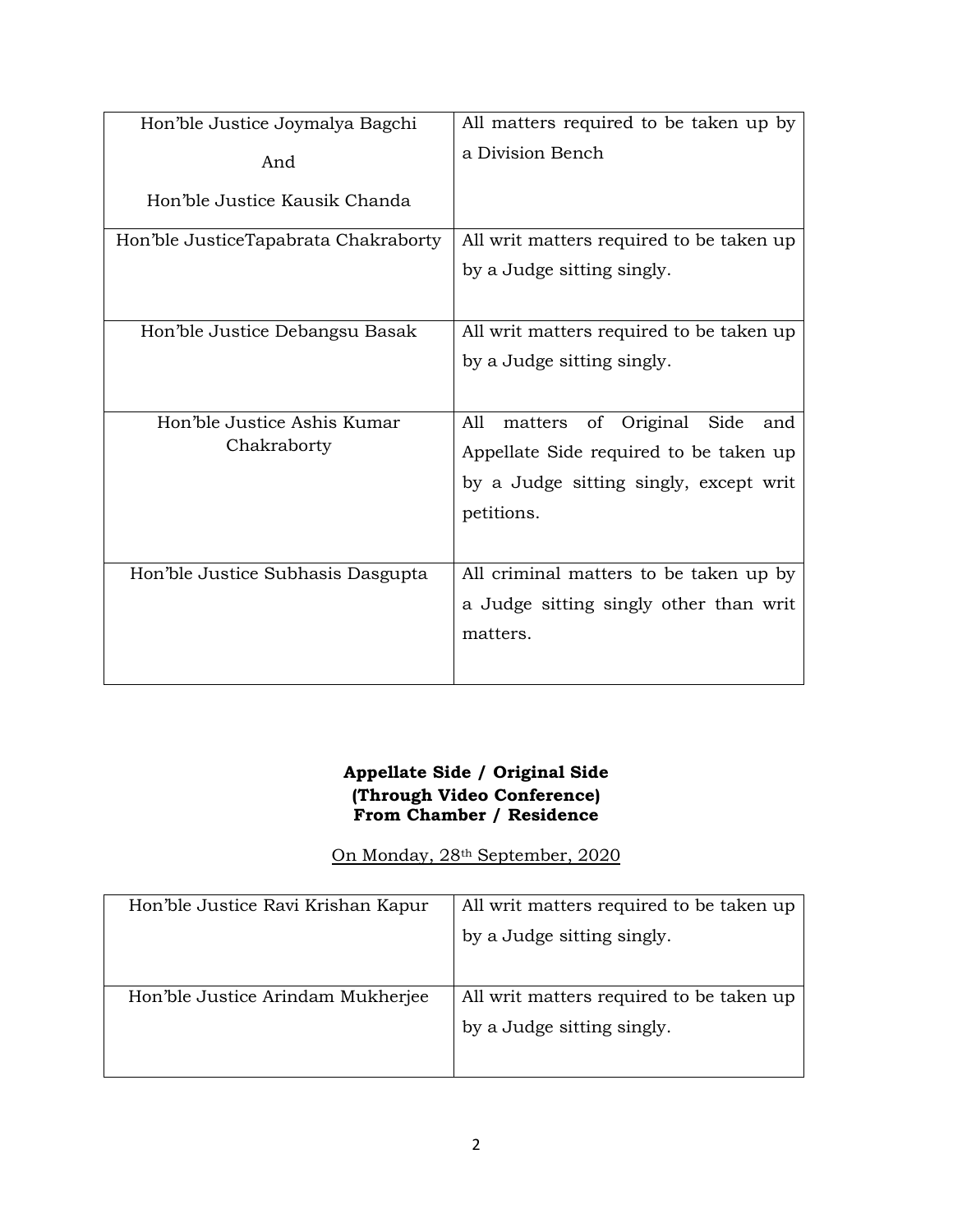# **Appellate Side / Original Side**

On Tuesday, 29th September, 2020

| Hon'ble Chief Justice Thottathil B.<br>Radhakrishnan<br>And<br>Hon'ble Justice Arijit Banerjee           | Will sit together for taking up all public<br>interest litigations, fresh writ appeals<br>and applications connected therewith<br>and any other matter as may be<br>directed by the Hon'ble Chief Justice.                                                                                             |
|----------------------------------------------------------------------------------------------------------|--------------------------------------------------------------------------------------------------------------------------------------------------------------------------------------------------------------------------------------------------------------------------------------------------------|
| Hon'ble Justice Sanjib Banerjee<br>And<br>Hon'ble Justice Aniruddha Roy<br>Hon'ble Justice Harish Tandon | All matters required to be taken up by<br>a Division Bench.<br>11AM<br>$1PM: -All$<br>From<br>matters<br>to                                                                                                                                                                                            |
| And<br>Hon'ble Justice Hiranmay<br>Bhattacharyya                                                         | required to be taken up by a Division<br>Bench.<br>From 2 PM to 4 PM:- Will sit together<br>for taking up non-criminal appeals,<br>including writ appeals, which are<br>required to be taken up by a Division<br>Bench. If such matters are exhausted,<br>the regular matters may be taken up.         |
| Hon'ble Justice Subrata Talukdar<br>And<br>Hon'ble Justice Tirthankar Ghosh                              | From 11 AM to 1 PM:- All matters<br>required to be taken up by a Division<br>Bench.<br>From 2 PM to 4 PM:- Will sit together<br>for taking up criminal appeals, which<br>are required to be taken up by a<br>Division Bench. If such matters are<br>exhausted, the regular matters may be<br>taken up. |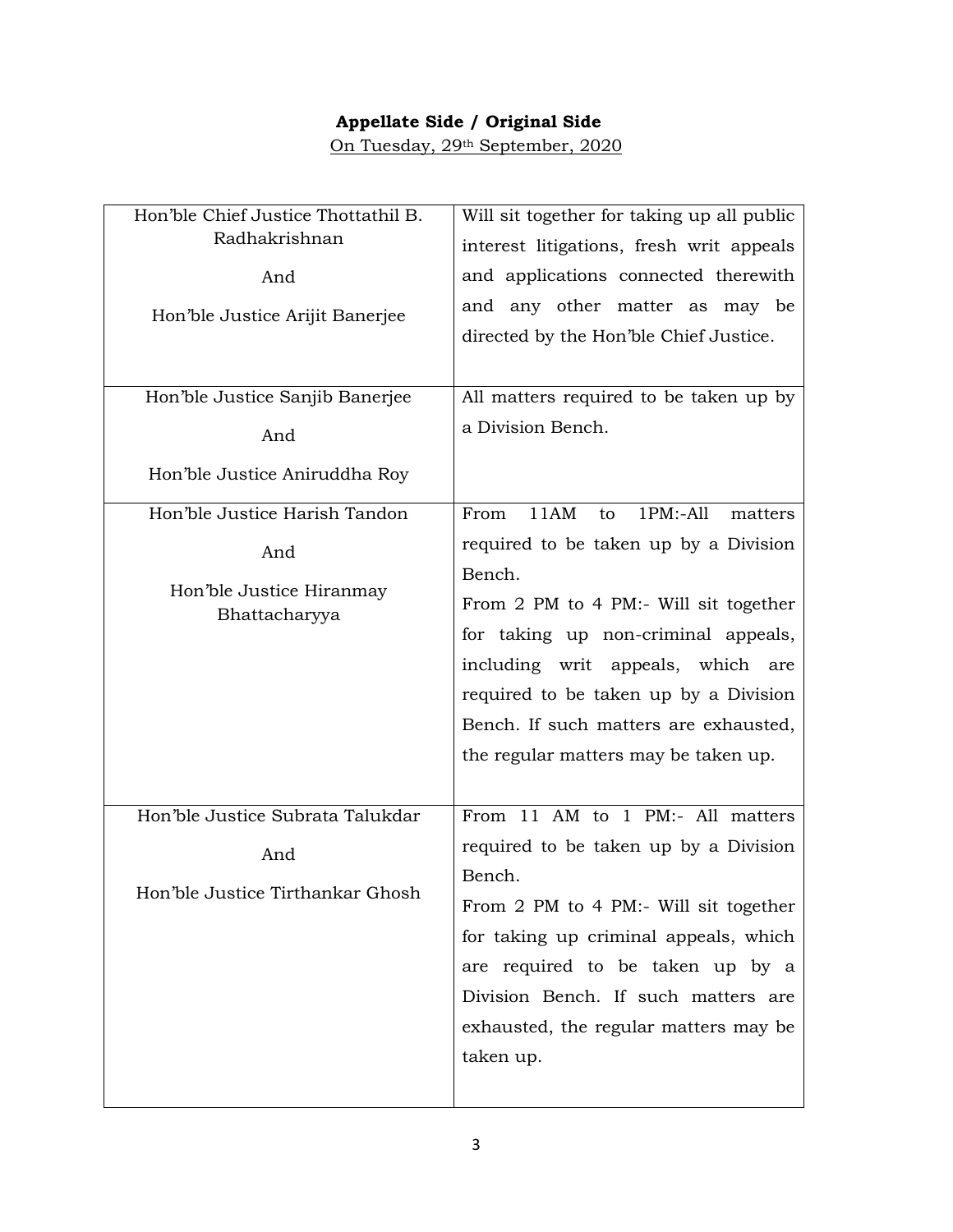| Hon'ble Justice Tapabrata Chakraborty      | All writ matters required to be taken up<br>by a Judge sitting singly.                                                                            |
|--------------------------------------------|---------------------------------------------------------------------------------------------------------------------------------------------------|
| Hon'ble Justice Debangsu Basak             | All writ matters required to be taken up<br>by a Judge sitting singly.                                                                            |
| Hon'ble Justice Ashis Kumar<br>Chakraborty | All<br>Original<br>Side<br>of<br>matters<br>and<br>Appellate Side required to be taken up<br>by a Judge sitting singly, except writ<br>petitions. |
| Hon'ble Justice Subhasis Dasgupta          | All criminal matters to be taken up by<br>a Judge sitting singly other than writ<br>matters.                                                      |

## **Appellate Side / Original Side**

On Wednesday, 30th September, 2020

| Hon'ble Chief Justice Thottathil B. | Will sit together for taking up all public |
|-------------------------------------|--------------------------------------------|
| Radhakrishnan                       | interest litigations, fresh writ appeals   |
| And                                 | and applications connected therewith       |
| Hon'ble Justice Arijit Banerjee     | and any other matter as may<br>be          |
|                                     | directed by the Hon'ble Chief Justice.     |
|                                     |                                            |
| Hon'ble Justice I.P. Mukerji        | All matters required to be taken up by     |
| And                                 | a Division Bench.                          |
| Hon'ble Justice Md. Nizamuddin      |                                            |
|                                     |                                            |
|                                     |                                            |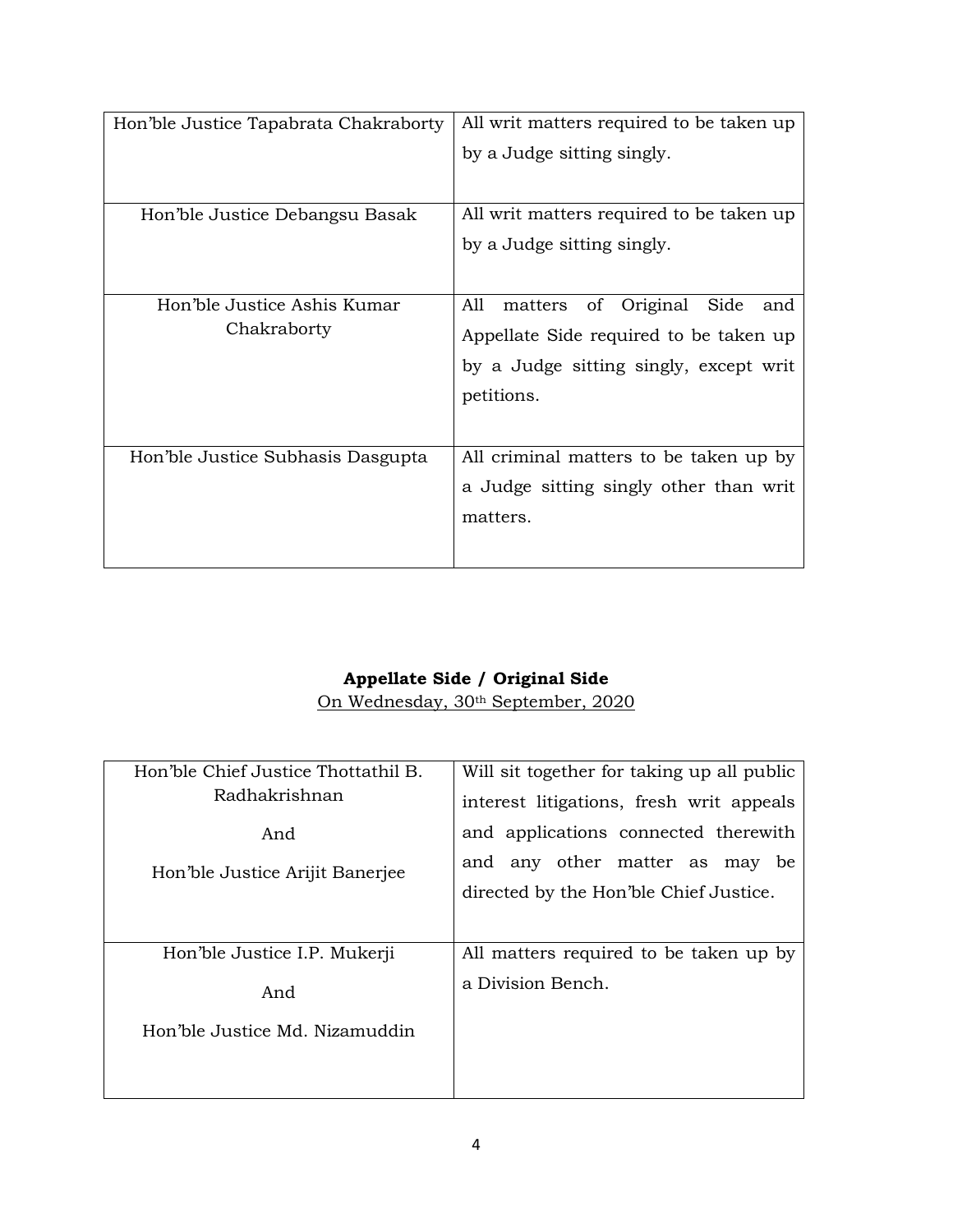| Hon'ble Justice Harish Tandon      | All urgent matters required to be taken         |
|------------------------------------|-------------------------------------------------|
| And                                | up by a Division Bench                          |
| Hon'ble Justice Bibek Chaudhuri    |                                                 |
| Hon'ble Justice Samapti Chatterjee | All urgent matters required to be taken         |
| And                                | up by a Division Bench                          |
| Hon'ble Justice Tirthankar Ghosh   |                                                 |
| Hon'ble Justice Moushumi           | A11<br>of<br>Original<br>Side<br>matters<br>and |
| Bhattacharya                       | Appellate Side required to be taken up          |
|                                    | by a Judge sitting singly, except writ          |
|                                    | petitions.                                      |
| Hon'ble Justice S.B. Saraf         | All writ matters required to be taken up        |
|                                    | by a Judge sitting singly.                      |
| Hon'ble Justice Biswajit Basu      | All writ matters required to be taken up        |
|                                    | by a Judge sitting singly.                      |
| Hon'ble Justice Jay Sengupta       | All criminal matters to be taken up by          |
|                                    | a Judge sitting singly other than writ          |
|                                    | matters.                                        |

#### **Appellate Side / Original Side (Through Video Conference) From Chamber / Residence**

On Wednesday, 30th September, 2020

| Hon'ble Justice Ravi Krishan Kapur | All writ matters required to be taken up |
|------------------------------------|------------------------------------------|
|                                    | by a Judge sitting singly.               |
|                                    |                                          |
| Hon'ble Justice Arindam Mukherjee  | All writ matters required to be taken up |
|                                    | by a Judge sitting singly.               |
|                                    |                                          |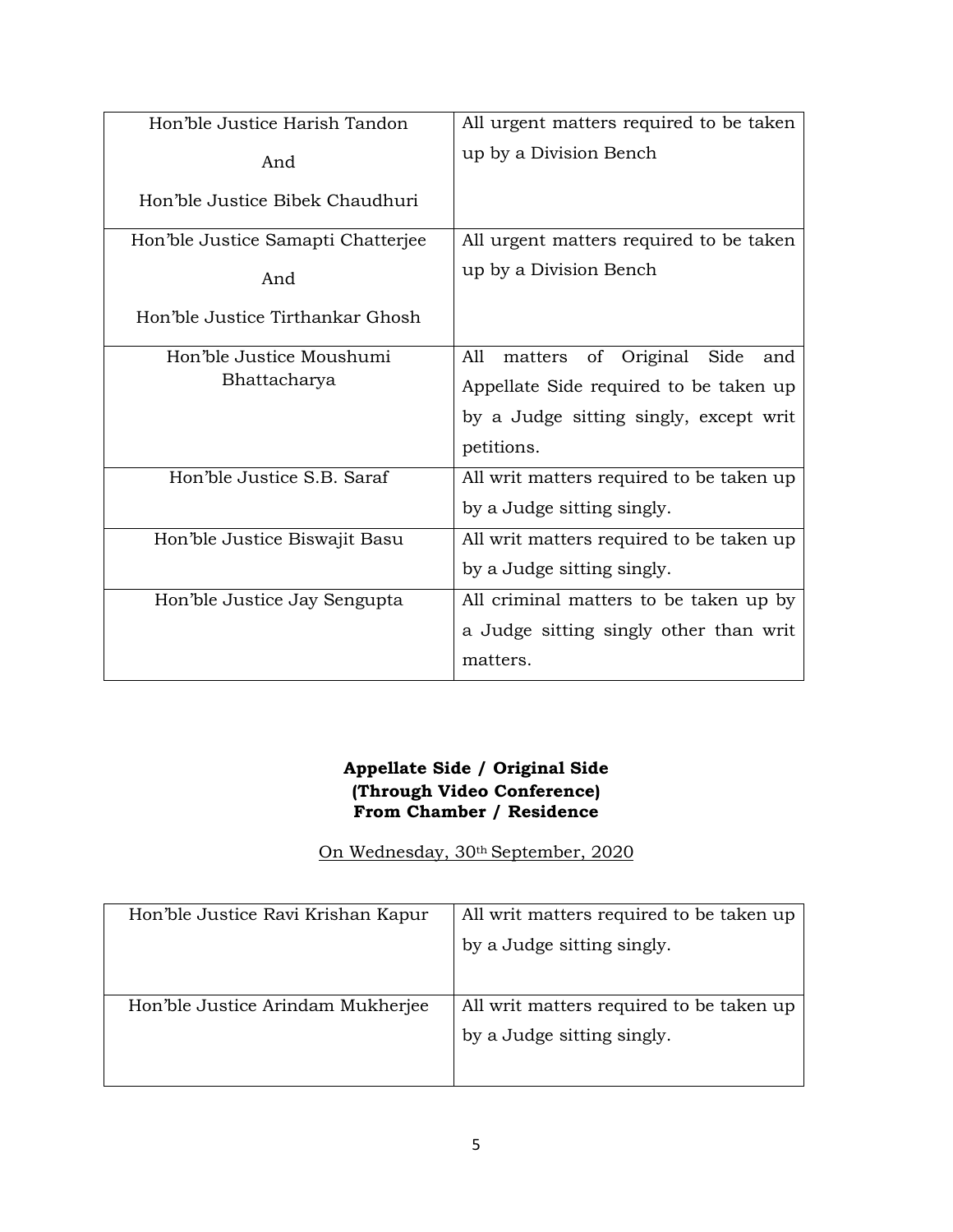#### **In the High Court at Calcutta**

### **Circuit Bench at Port Blair, Andaman & Nicobar Islands**

# **(Through Video Conference)**

# **From the Principal Bench at Calcutta**

#### On Wednesday, 30th September, 2020

| Hon'ble Justice Soumen Sen                   | Will sit together for taking up all the                                                             |
|----------------------------------------------|-----------------------------------------------------------------------------------------------------|
| And<br>Hon'ble Justice Saugata Bhattacharyya | matters required to be taken up by a<br>Division Bench excluding<br>public<br>interest litigations. |
| Hon'ble Justice Saugata Bhattacharyya        | Will sit singly for taking up all the<br>matters required to be taken up by a<br>Single Bench.      |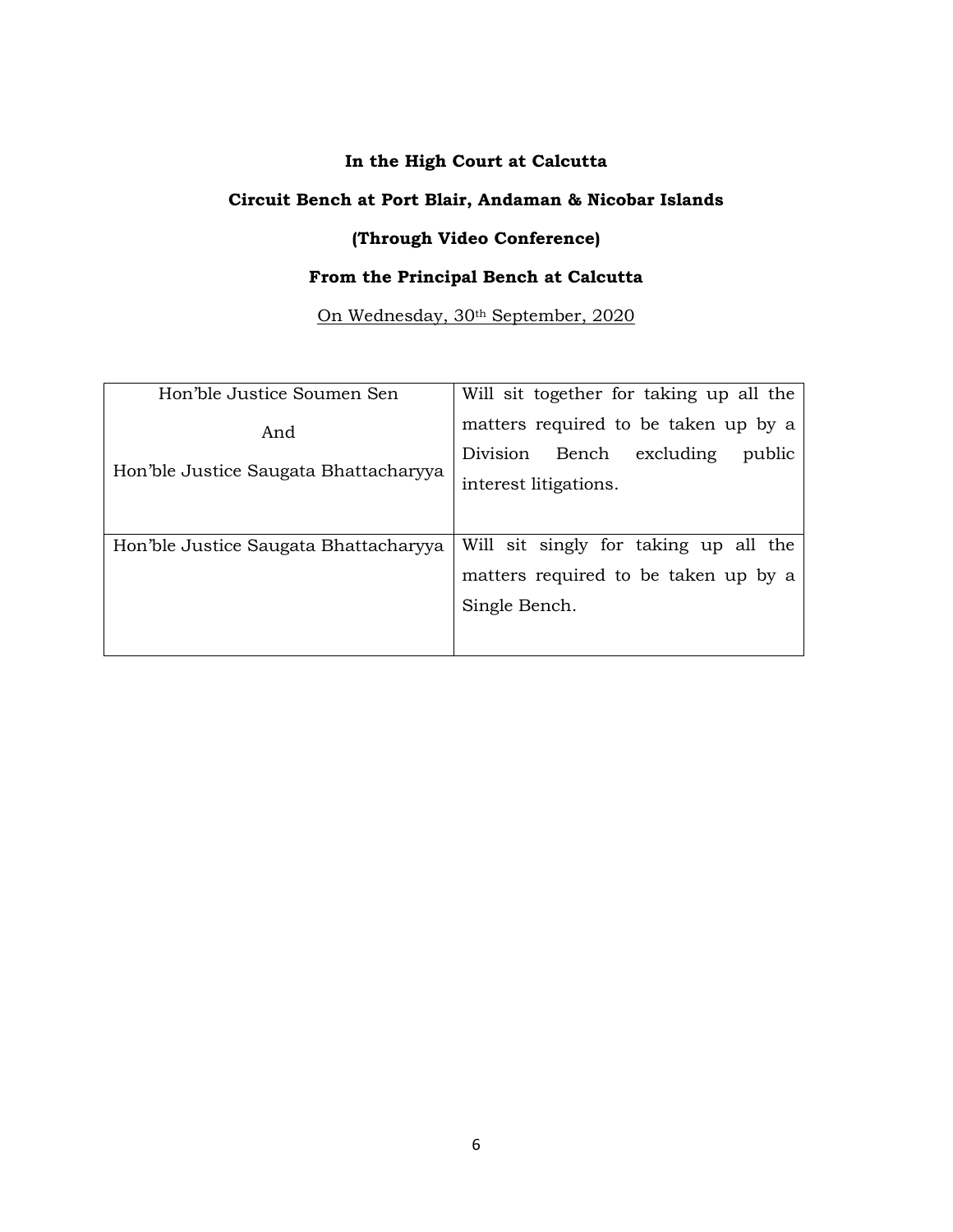# **Appellate Side / Original Side**

On Thursday, 1st October, 2020

| Hon'ble Chief Justice Thottathil B.      | Will sit together for taking up all public |
|------------------------------------------|--------------------------------------------|
| Radhakrishnan                            | interest litigations, fresh writ appeals   |
| And                                      | and applications connected therewith       |
| Hon'ble Justice Arijit Banerjee          | and any other matter as may be             |
|                                          | directed by the Hon'ble Chief Justice.     |
|                                          |                                            |
| Hon'ble Justice Sanjib Banerjee          | From 11 AM to 1 PM:- All matters           |
| And                                      | required to be taken up by a Division      |
|                                          | Bench.                                     |
| Hon'ble Justice Aniruddha Roy            | From 2 PM to 4 PM:- Will sit together      |
|                                          | for taking up non-criminal appeals,        |
|                                          | including writ appeals, which are          |
|                                          | required to be taken up by a Division      |
|                                          | Bench. If such matters are exhausted,      |
|                                          | the regular matters may be taken up.       |
|                                          |                                            |
| Hon'ble Justice Joymalya Bagchi          | From 11 AM to 1 PM:- All matters           |
| And                                      | required to be taken up by a Division      |
|                                          | Bench.                                     |
| Hon'ble Justice Kausik Chanda            | From 2 PM to 4 PM:- Will sit together      |
|                                          | for taking up criminal appeals, which      |
|                                          | are required to be taken up by a           |
|                                          | Division Bench. If such matters are        |
|                                          |                                            |
|                                          | exhausted, the regular matters may be      |
|                                          | taken up.                                  |
|                                          |                                            |
| Hon'ble Justice Samapti Chatterjee       | All urgent matters required to be taken    |
|                                          | up by a Division Bench.                    |
| And<br>Hon'ble Justice Subhasis Dasgupta |                                            |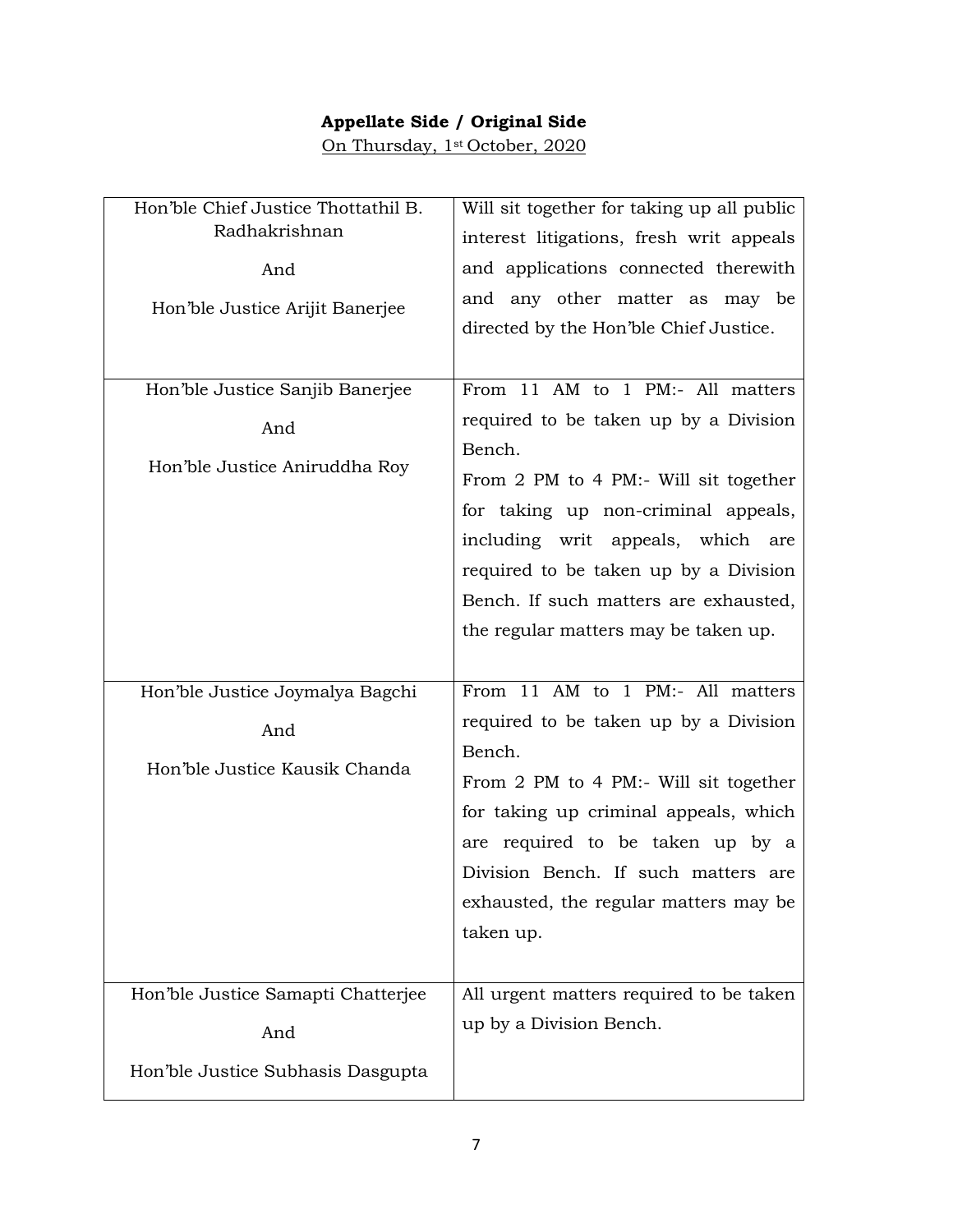| Hon'ble Justice Moushumi      | All<br>of Original<br>Side<br>matters<br>and |
|-------------------------------|----------------------------------------------|
| Bhattacharya                  | Appellate Side required to be taken up       |
|                               | by a Judge sitting singly, except writ       |
|                               | petitions.                                   |
|                               |                                              |
| Hon'ble Justice S.B. Saraf    | All writ matters required to be taken up     |
|                               | by a Judge sitting singly.                   |
|                               |                                              |
| Hon'ble Justice Biswajit Basu | All writ matters required to be taken up     |
|                               | by a Judge sitting singly.                   |
|                               |                                              |
| Hon'ble Justice Jay Sengupta  | All criminal matters to be taken up by       |
|                               | a Judge sitting singly other than writ       |
|                               | matters.                                     |
|                               |                                              |